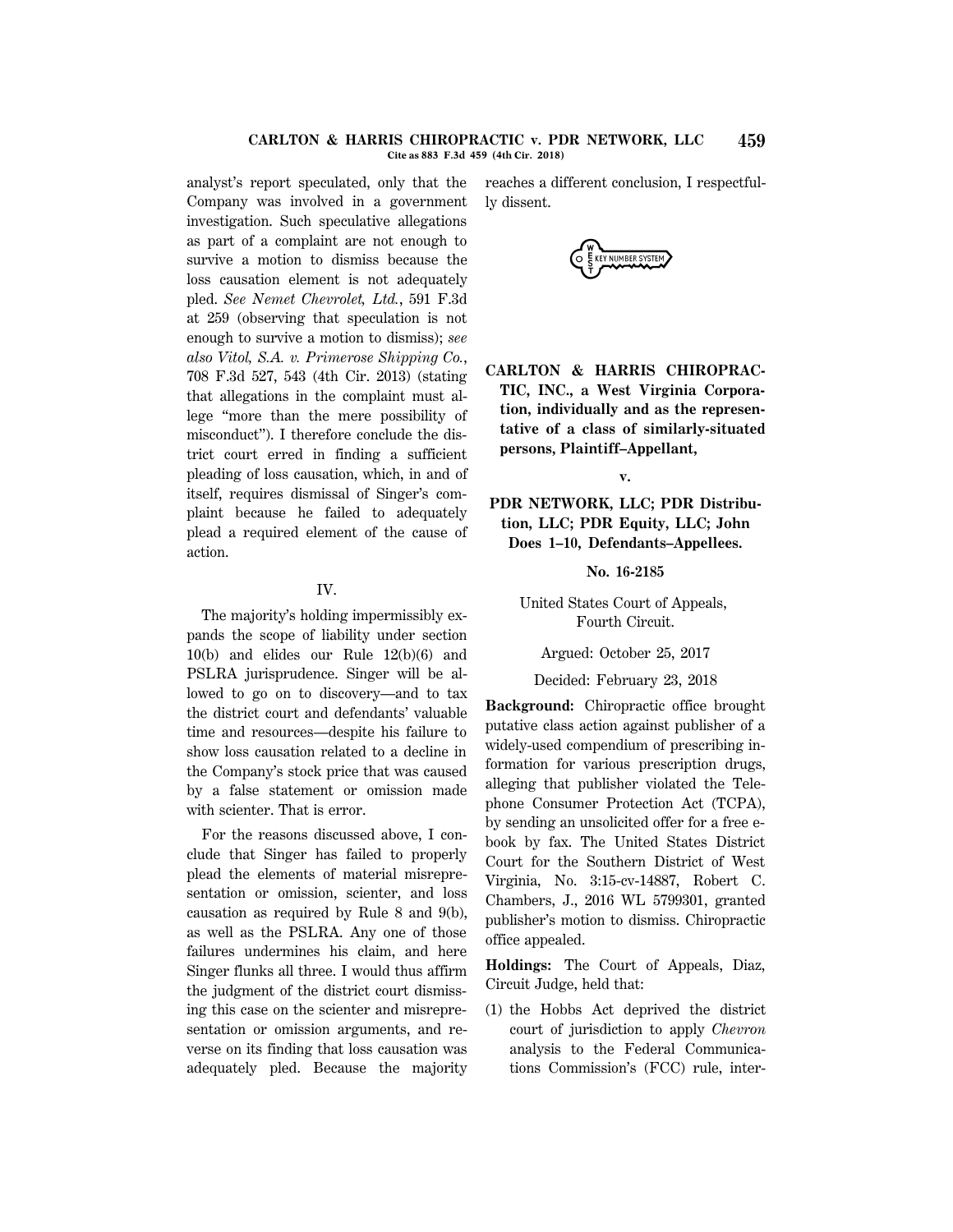preting the definition of ''unsolicited advertisement,'' under the TCPA, and

(2) faxes that offer free goods and services are ''advertisements'' under the TCPA.

Vacated and remanded.

Thacker, Circuit Judge, filed dissenting opinion.

#### **1. Federal Courts**  $\approx 3587(1)$ **, 3667**

Court of Appeals reviews a district court's dismissal under for failure to state a claim de novo, assuming as true the complaint's factual allegations and construing all reasonable inferences in favor of the plaintiff. Fed. R. Civ. P. 12(b)(6).

## **2. Administrative Law and Procedure** O**432**

In a typical case of statutory interpretation where an agency rule is involved, the familiar *Chevron* framework requires a court to first ask whether the underlying statute is ambiguous; where a statute's meaning is clear on its face, the inquiry ends and the unambiguous meaning controls.

### **3. Telecommunications**  $\approx 901(1)$

Hobbs Act promotes judicial efficiency, vests an appellate panel rather than a single district judge with the power of agency review, and allows uniform, nationwide interpretation of the federal statute by the centralized expert agency charged with overseeing the Telephone Consumer Protection Act (TCPA). 28 U.S.C.A. §§ 2342, 2343.

#### **4. Telecommunications**  $\approx 901(1)$

The Hobbs Act deprived the district court of jurisdiction to apply *Chevron* analysis to the Federal Communications Commission's (FCC) rule, interpreting the definition of ''unsolicited advertisement,'' under the Telephone Consumer Protection Act (TCPA), even though the district court ''declined to defer to'' the FCC's interpretation, rather than outright invalidating the rule. 28 U.S.C.A. §§ 2342, 2343; Communications Act of 1934 § 227, 47 U.S.C.A. § 227(a)(5).

#### **5. Federal Courts**  $\approx 2015$ **, 2017**

Federal district courts are courts of limited jurisdiction and possess only that power authorized by Constitution and statute; where Congress has specifically stripped jurisdiction from the district courts regarding a certain issue, those courts lack the power and authority to reach it. U.S. Const. art. 3, § 1.

## **6. Administrative Law and Procedure** O**431, 663**

When *Chevron* deference meets the Hobbs Act, consideration of the merits must yield to jurisdictional constraints. 28 U.S.C.A. §§ 2342, 2343.

#### **7. Federal Courts**  $\approx 2073$

An Article III court's obligation to ensure its jurisdiction to resolve a controversy precedes any analysis of the merits; arguing that the district court can put off considering its jurisdiction until after step one of *Chevron* turns that traditional approach on its head. U.S. Const. art. 3, § 1.

# **8. Administrative Law and Procedure** O**431, 663**

A district court simply cannot reach the *Chevron* question without rubbing up against the Hobbs Act's jurisdictional bar. 28 U.S.C.A. §§ 2342, 2343.

## **9. Administrative Law and Procedure** O**663**

To decide whether the Hobbs Act applies to restrict jurisdiction in a particular case, courts look to the practical effect of a claim. 28 U.S.C.A. § 2342(1).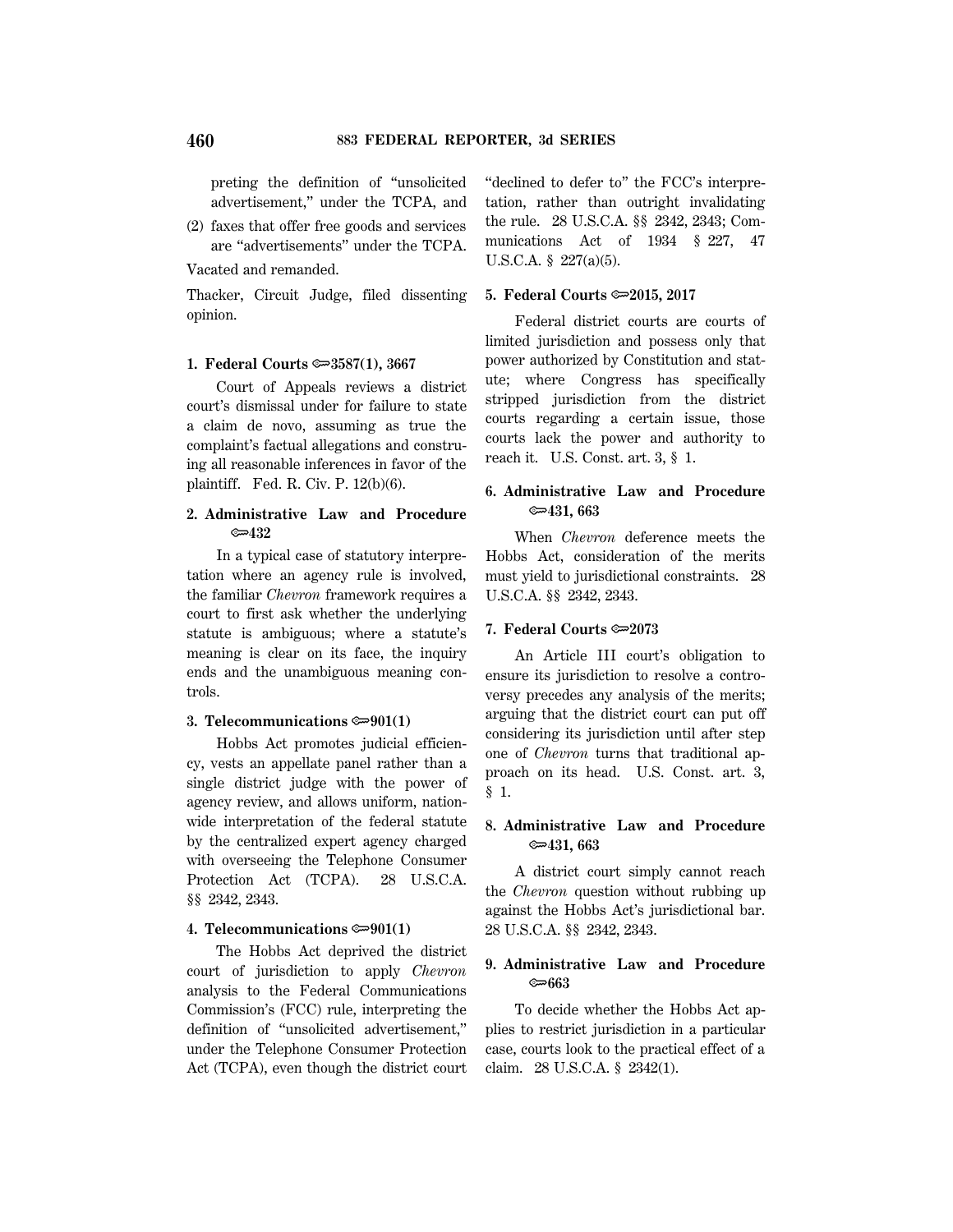#### **CARLTON & HARRIS CHIROPRACTIC v. PDR NETWORK, LLC 461 Cite as 883 F.3d 459 (4th Cir. 2018)**

#### **10. Telecommunications**  $\approx 635$

Invalidation of a Federal Communications Commission (FCC) rule, by any other name, still runs afoul of the Hobbs Act's constraints; to hold that a district court cannot enjoin or set aside a rule but is nevertheless free to ignore it or decline to defer to it would allow a party to perform an end run around the administrative process Congress created and instead tackle administrative orders in a district court, which would be contrary to the text of the Hobbs Act and would undermine Congress's aim of ensuring uniform application of FCC orders. 28 U.S.C.A. § 2342(1).

### **11. Telecommunications**  $\approx 901(1)$

Although the Hobbs Act prevents the district court, and the Court of Appeals on appeal, from questioning the validity of the Federal Communications Commission's (FCC) rule, interpreting the definition of ''unsolicited advertisement,'' under the Telephone Consumer Protection Act (TCPA), the Court of Appeals can, and must, interpret what it says, in an action challenging an alleged unsolicited advertisement. 28 U.S.C.A. § 2342(1); Communications Act of 1934 § 227, 47 U.S.C.A.  $$227(a)(5).$ 

# **12. Administrative Law and Procedure** O**412.1**

Court's interpretation of administrative regulations begins with their text.

### **13. Telecommunications**  $\approx 888$

Faxes that offer free goods and services are ''advertisements'' under the Telephone Consumer Protection Act (TCPA); such a per se rule advances the purpose of the underlying statute by protecting consumers from junk faxes, and also helps would-be-violators avoid inadvertent liability by eliminating the need for a case-bycase determination of whether a fax is indeed a free offer, or merely a pretext for something more. Communications Act of 1934 § 227, 47 U.S.C.A. § 227(a)(5).

See publication Words and Phrases for other judicial constructions and definitions.

## **14. Administrative Law and Procedure** O**390.1**

Prophylactic administrative rules are neither uncommon nor unlawful.

Appeal from the United States District Court for the Southern District of West Virginia, at Huntington. Robert C. Chambers, District Judge. (3:15-cv-14887)

ARGUED: Glenn Lorne Hara,  $ANDERSON + WANCA$ , Rolling Meadows, Illinois, for Appellant. Jeffrey N. Rosenthal, BLANK ROME LLP, Philadelphia, Pennsylvania, for Appellees. ON BRIEF: Brian J. Wanca,  $ANDERSON +$ WANCA, Rolling Meadows, Illinois; D. Christopher Hedges, David H. Carriger, THE CALWELL PRACTICE PLLC, Charleston, West Virginia, for Appellant. Ana Tagvoryan, BLANK ROME LLP, Los Angeles, California; Marc E. Williams, Robert L. Massie, NELSON, MULLINS, RILEY & SCARBOROUGH LLP, Huntington, West Virginia, for Appellees.

Before DIAZ, THACKER, and HARRIS, Circuit Judges.

Vacated and remanded by published opinion. Judge Diaz wrote the majority opinion, in which Judge Harris joined. Judge Thacker wrote a dissenting opinion.

#### DIAZ, Circuit Judge:

Carlton & Harris Chiropractic, Inc. appeals from the district court's dismissal of its claim against PDR Network, LLC, PDR Distribution, LLC, PDR Equity, LLC, and John Does 1–10 (collectively, ''PDR Network'') for sending an unsolicited advertisement by fax in violation of the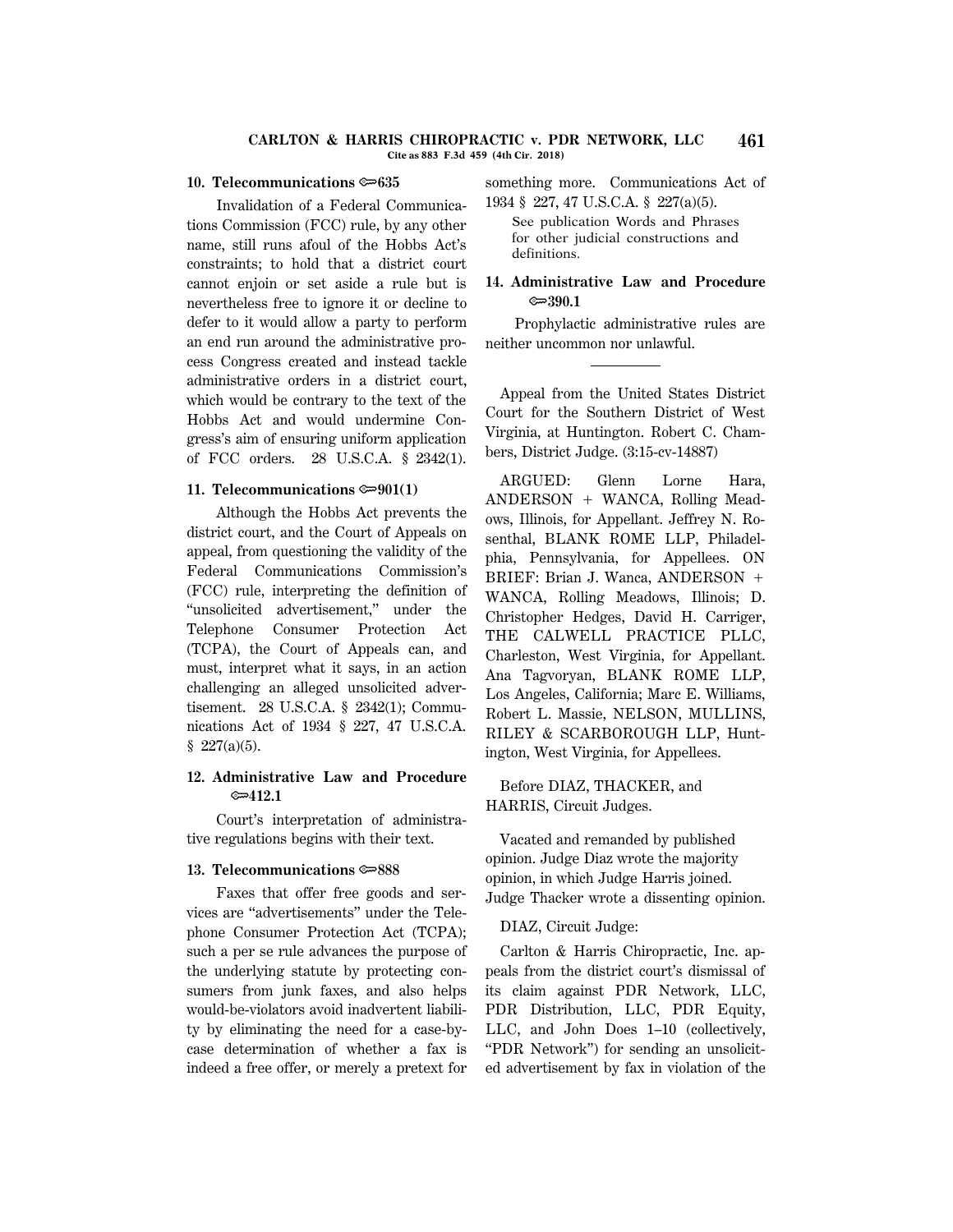Telephone Consumer Protection Act (the "TCPA"), 47 U.S.C. § 227. Carlton & Harris argues that the district court erred in declining to defer to a 2006 Rule promulgated by the Federal Communications Commission (the "FCC") interpreting certain provisions of the TCPA. Specifically, Carlton & Harris contends that the Hobbs Act, 28 U.S.C. § 2342 *et seq.*, required the district court to defer to the FCC's interpretation of the term ''unsolicited advertisement.'' Additionally, to the extent that the district court interpreted the meaning of the 2006 FCC Rule, Carlton & Harris argues that the district court erred by reading the rule to require that a fax have some commercial aim to be considered an advertisement.

Because the Hobbs Act deprives district courts of jurisdiction to consider the validity of orders like the 2006 FCC Rule, and because the district court's reading of the 2006 FCC Rule is at odds with the plain meaning of its text, we vacate the district court's judgment.

## I.

**[1]** We review a district court's dismissal under Fed. R. Civ. P. 12(b)(6) de novo, ''assuming as true the complaint's factual allegations and construing all reasonable inferences in favor of the plaintiff.'' *Semenova v. Md. Transit Admin.*, 845 F.3d 564, 567 (4th Cir. 2017) (internal quotation marks omitted).

## A.

Carlton & Harris maintains a chiropractic office in West Virginia. PDR Network is a company that ''delivers health knowledge products and services'' to healthcare providers. J.A. 33. Among other things, PDR Network publishes the *Physicians' Desk Reference*, a widely-used compendium of prescribing information for various prescription drugs. PDR Network is paid by pharmaceutical manufacturers for including their drugs in the *Physicians' Desk Reference*.

On December 17, 2013, PDR Network sent Carlton & Harris a fax. The fax was addressed to ''Practice Manager'' and its subject line announced: ''FREE 2014 *Physicians' Desk Reference* eBook—Reserve Now.'' J.A. 23. The fax invited the recipient to ''Reserve Your Free 2014 *Physicians' Desk Reference* eBook'' by visiting PDR Network's website. *Id.* It included a contact email address and phone number. The fax touted various benefits of the ebook, noting that it contained the ''[s]ame trusted, FDA-approved full prescribing information  $\ldots$  [n]ow in a new, convenient digital format'' and that the e-book was ''[d]eveloped to support your changing digital workflow.'' *Id.* At the bottom of the fax, a disclaimer provided a phone number the recipient could call to ''opt-out of delivery of clinically relevant information about healthcare products and services from PDR via fax.'' *Id.* Finally, the fax advised that Carlton & Harris had received the offer ''because you are a member of the PDR Network.'' *Id.*

### B.

Carlton & Harris sued PDR Network in the Southern District of West Virginia, asserting a claim under the TCPA. The TCPA, as amended by the Junk Fax Prevention Act of 2005, Pub. L. No. 109-21, 119 Stat. 359, generally prohibits the use of a fax machine to send ''unsolicited advertisement[s].'' 47 U.S.C. § 227(b)(1)(C). It creates a private cause of action that permits the recipient of an unsolicited fax advertisement to seek damages from the sender and recover actual monetary loss or \$500 in statutory damages for each violation. 47 U.S.C. § 227(b)(3). If a court finds that the sender ''willfully or knowingly vio-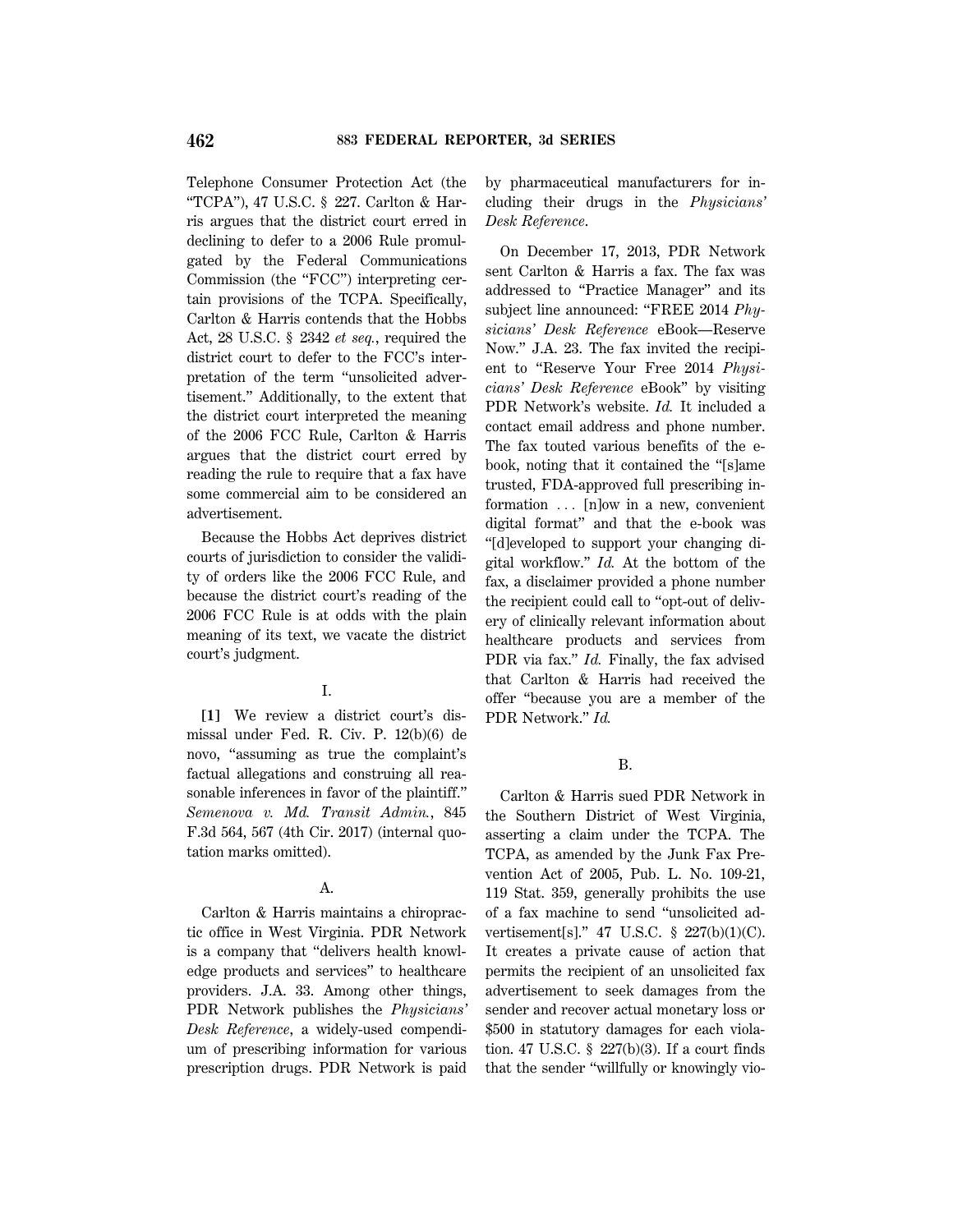#### **CARLTON & HARRIS CHIROPRACTIC v. PDR NETWORK, LLC 463 Cite as 883 F.3d 459 (4th Cir. 2018)**

lated'' the TCPA, damages may be trebled. *Id.* Carlton & Harris seeks to represent a class of similarly situated recipients of unsolicited faxes offering free copies of the *Physicians' Desk Reference* e-book.

PDR Network moved to dismiss the complaint under Rule 12(b)(6) for failure to state a claim. It argued that the fax offering the free e-book could not be considered an unsolicited advertisement as a matter of law because it did not offer anything for sale. In response, Carlton & Harris pointed to a 2006 FCC Rule interpreting the term ''unsolicited advertisement.'' Pursuant to its statutory authority to ''prescribe regulations to implement the requirements'' of the TCPA, *see* 47 U.S.C. § 227(b)(2), the FCC promulgated a rule providing that ''facsimile messages that promote goods or services even at no cost ... are unsolicited advertisements under the TCPA's definition.'' *See* Rules and Regulations Implementing the Tel. Consumer Prot. Act of 1991; Junk Fax Prevention Act of 2005, 71 Fed. Reg. 25,967, 25,973 (May 3, 2006) (the "2006 FCC Rule''). Carlton & Harris argued that the fax it received was an unsolicited advertisement as defined in the 2006 FCC Rule because it promoted a good at no cost. Moreover, Carlton & Harris argued that the district court was obligated to follow the 2006 FCC Rule pursuant to the Hobbs Act.

The district court disagreed. The court held that the Hobbs Act did not compel the court to defer to ''the FCC's interpretation of an unambiguous statute.'' *Carlton & Harris Chiropractic, Inc. v. PDR Network, LLC*, No. 3:15-14887, 2016 WL 5799301, at \*4 (S.D. W. Va. Sept. 30, 2016). The district court considered the TCPA's own definition of ''unsolicited advertisement" "clear and easy to apply," and thus held that it was not required to follow the 2006 FCC Rule and ''decline[d] to defer''

to it. *Id.* (citing *Chevron, U.S.A., Inc. v. Nat. Res. Def. Council, Inc.*, 467 U.S. 837, 843, 104 S.Ct. 2778, 81 L.Ed.2d 694 (1984) ). The district court further held that even under the 2006 FCC Rule, PDR Network's fax was still not an advertisement because the rule requires an advertisement to have a ''commercial aim,'' and no such aim existed here. *Id.* Accordingly, the district court concluded that Carlton & Harris had not stated a valid claim under the TCPA and granted PDR Network's motion to dismiss. *Id.* This appeal followed.

### II.

The question presented is whether and when a fax that offers a free good or service constitutes an advertisement under the TCPA. To resolve it, we must answer two more: first, must a district court defer to an FCC interpretation of the TCPA? And if so, what is the meaning of ''unsolicited advertisement'' under the 2006 FCC Rule? We address these issues in turn.

## A.

**[2]** The TCPA defines ''unsolicited advertisement'' to include ''any material advertising the commercial availability or quality of any property, goods, or services which is transmitted to any person without that person's prior express invitation or permission, in writing or otherwise.'' 47 U.S.C.  $\S$  227(a)(5). In a typical case of statutory interpretation where an agency rule is involved, the familiar *Chevron* framework requires a court to first ask whether the underlying statute is ambiguous (''step one''). *See Chevron*, 467 U.S. at 843, 104 S.Ct. 2778; *Montgomery Cty., Md. v. F.C.C.*, 811 F.3d 121, 129 (4th Cir. 2015). Where a statute's meaning is clear on its face, the inquiry ends and the unambiguous meaning controls. *Chevron*, 467 U.S. at 842–43, 104 S.Ct. 2778.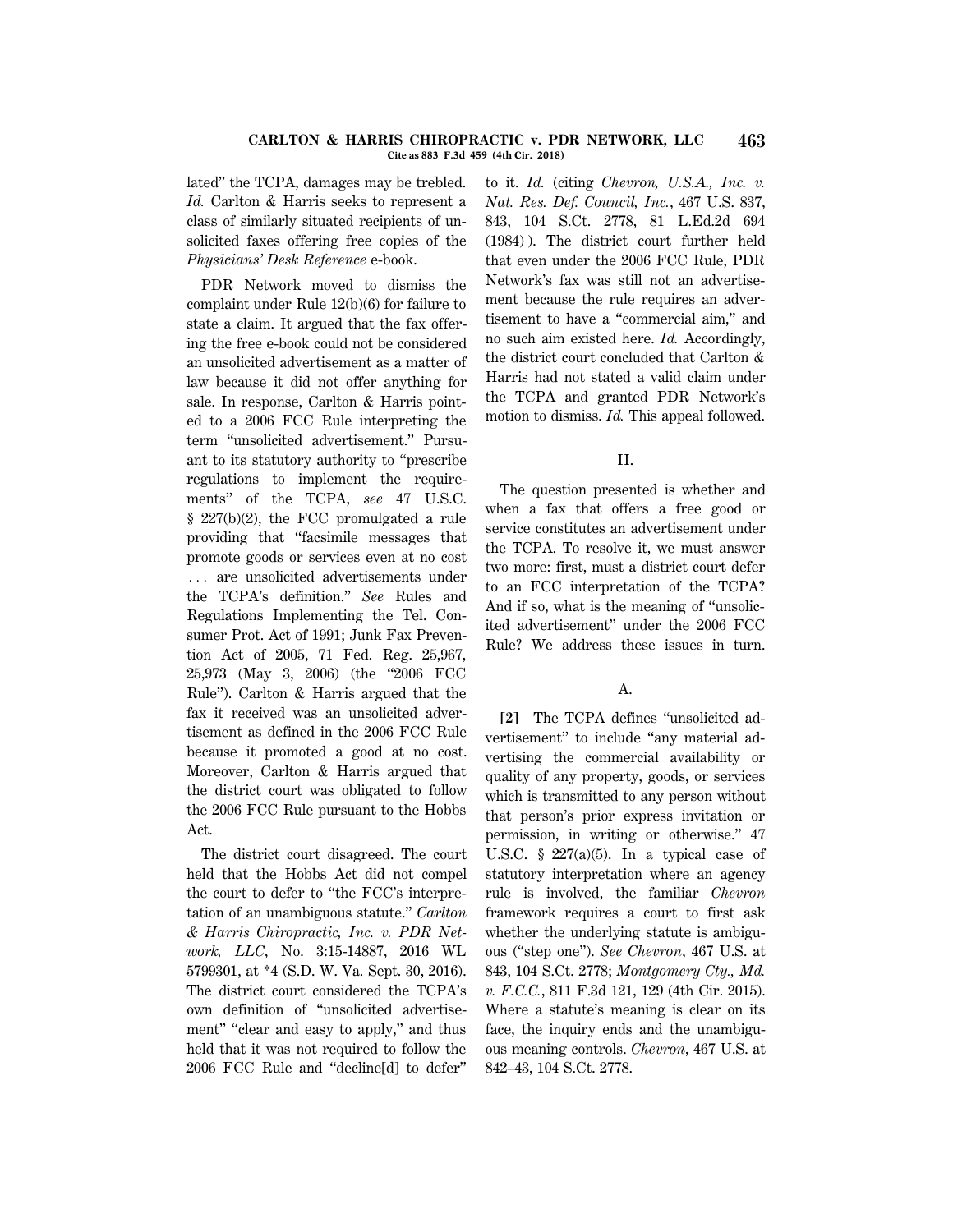In this case, the district court applied step one of *Chevron* to the TCPA's definition and found it to be unambiguous. Thus, it declined to defer to the FCC interpretation. We conclude, however, that the Hobbs Act, 28 U.S.C. § 2341 *et seq.*, precluded the district court from even reaching the step-one question.

**[3]** The Hobbs Act, also known as the Administrative Orders Review Act, provides a mechanism for judicial review of certain administrative orders, including ''all final orders of the Federal Communications Commission made reviewable by section  $402(a)$  of title  $47.''$  28 U.S.C.  $§$  2342(1).<sup>1</sup> A party aggrieved by such an order may challenge it by filing a petition in the court of appeals for the judicial circuit where the petitioner resides or has its principal office, or in the Court of Appeals for the D.C. Circuit. 28 U.S.C. § 2343. The Hobbs Act specifically vests the federal courts of appeals with ''exclusive jurisdiction" to "enjoin, set aside, suspend (in whole or in part), or to determine the validity of'' the orders to which it applies, including FCC interpretations of the TCPA. *See* 28 U.S.C. § 2342. ''This procedural path created by the command of Congress promotes judicial efficiency, vests an appellate panel rather than a single district judge with the power of agency review, and allows uniform, nationwide interpretation of the federal statute by the centralized expert agency'' charged with overseeing the TCPA. *Mais v. Gulf Coast Collection Bureau, Inc.*, 768 F.3d 1110, 1119 (11th Cir. 2014) (internal quotation marks omitted).

**[4, 5]** The district court erred when it eschewed the Hobbs Act's command in favor of *Chevron* analysis to decide wheth-

**1.** 47 U.S.C. § 402(a) sets forth the procedure to ''enjoin, set aside, annul, or suspend any order of the Commission under'' the Communications Act, which includes the Telephone er to adopt the 2006 FCC Rule. Federal district courts are courts of limited jurisdiction and ''possess only that power authorized by Constitution and statute.'' *Exxon Mobil Corp. v. Allapattah Servs., Inc.*, 545 U.S. 546, 552, 125 S.Ct. 2611, 162 L.Ed.2d 502 (2005) (internal quotation marks omitted); U.S. Const. art. III, § 1. Where, as here, Congress has specifically stripped jurisdiction from the district courts regarding a certain issue, those courts lack the power and authority to reach it.

**[6–8]** This sort of ''jurisdiction-channeling'' provision, especially in the context of administrative law, is ''nothing unique.'' *Blitz v. Napolitano*, 700 F.3d 733, 742 (4th Cir. 2012) (noting that ''agency decisions are commonly subject to such'' provisions and that ''final agency actions are generally reviewed in the courts of appeals''). When *Chevron* meets Hobbs, consideration of the merits must yield to jurisdictional constraints. ''[A]n Article III court's obligation to ensure its jurisdiction to resolve a controversy precedes any analysis of the merits  $\ldots$  [A]rguing that the district court can put off considering its jurisdiction until after step one of *Chevron* ... turns that traditional approach on its head.'' *CE Design, Ltd. v. Prism Bus. Media, Inc.*, 606 F.3d 443, 447–48 (7th Cir. 2010). Indeed, a district court simply cannot reach the *Chevron* question without ''rubbing up against the Hobbs Act's jurisdictional bar.'' *Id.* at 449. The district court had no power to decide whether the FCC rule was entitled to deference. By refusing to defer to the FCC rule and applying *Chevron* analysis instead, the court acted beyond the scope of its congressionally granted authority.

Consumer Protection Act. *See* Pub. L. No. 102-243, 105 Stat 2394. Neither party has disputed that the 2006 FCC Rule is the sort of "final order" contemplated by the Hobbs Act.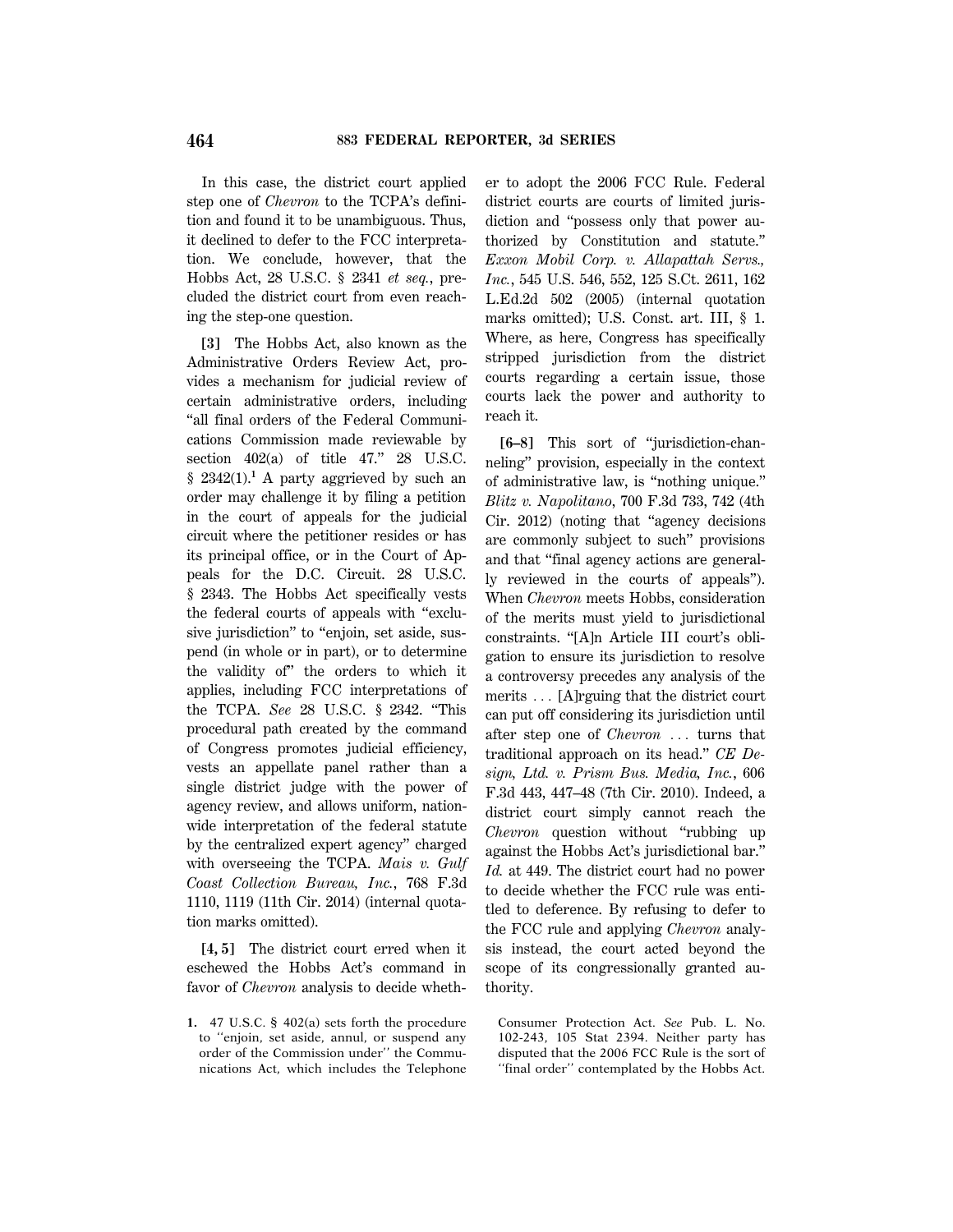#### **CARLTON & HARRIS CHIROPRACTIC v. PDR NETWORK, LLC 465 Cite as 883 F.3d 459 (4th Cir. 2018)**

Every other circuit to consider the issue has reached the same result. In *Mais v. Gulf Coast Collection Bureau, Inc.*, the Eleventh Circuit reversed a district court finding that an FCC interpretation of the TCPA's ''prior express consent'' exception was inconsistent with the statute. 768 F.3d at 1113. The court held that because of the Hobbs Act, the district court ''lacked the power to consider in any way the validity of the 2008 FCC Ruling.'' *Id.* The Eighth Circuit, in *Nack v. Walburg*, refused to consider whether an FCC interpretation of the TCPA ''properly could have been promulgated'' because the Hobbs Act ''precludes us from entertaining challenges to the regulation.'' 715 F.3d 680, 682 (8th Cir. 2013). And in *Leyse v. Clear Channel Broad., Inc.*, the Sixth Circuit held that the Hobbs Act ''deprives the district court below—and this court on appeal—of jurisdiction over the argument that the exemption [to the TCPA] was invalid or should be set aside because of procedural concerns.'' 545 Fed.Appx. 444, 459 (6th Cir. 2013) (unpublished) (amending and superseding *Leyse v. Clear Channel Broad. Inc.*, 697 F.3d 360 (6th Cir. 2012) ).

PDR Network urges us to instead follow the Sixth Circuit's decision in *Sandusky Wellness Ctr., LLC v. Medco Health Sols., Inc.*, which also considered the meaning of "advertisement" under the TCPA. 788 F.3d 218 (6th Cir. 2015). But although *Sandusky* declined to defer to the 2006 FCC Rule because it found the statutory definition unambiguous, that decision made no mention of the Hobbs Act's jurisdictional bar nor explained how the court overcame it. *See id.* at 223. For that reason, we do not find that decision persuasive here.

## B.

PDR Network also argues (and our dissenting colleague agrees) that the Hobbs Act should not apply in this case because the district court did not specifically invalidate the 2006 FCC Rule. Instead, PDR Network contends, the court merely chose not to apply it. *See Carlton & Harris*, 2016 WL 5799301, at \*3 (''[T]he Court presumes the FCC's order is valid. Nonetheless, the order's validity does not, *ipso facto*, bind the Court to defer to the FCC's interpretation of the TCPA.'').

**[9]** We find this logic unavailing. The Hobbs Act broadly vests federal appellate courts with exclusive jurisdiction to ''enjoin, set aside, suspend (in whole or in part), or to determine the validity of'' orders like the 2006 FCC Rule. 28 U.S.C. § 2342(1). District courts, by implication, are without jurisdiction to do any of those things. As other courts have recognized, to decide whether the Hobbs Act applies to restrict jurisdiction in a particular case, we look to the ''practical effect'' of a claim. *See Mais*, 768 F.3d at 1120. It is of no moment whether PDR Network specifically asked the district court to find the rule invalid, or whether the court purported to do so. *See CE Design*, 606 F.3d at 448 (''[R]equest[ing] that the court 'ignore' the rule is just another way of asking it *not* to enforce the rule.''). Like the Seventh Circuit, we see no difference in ''this fine distinction.'' *Id.*

**[10]** Invalidation by any other name still runs afoul of the Hobbs Act's constraints. To hold that a district court cannot enjoin or set aside a rule but is nevertheless free to ignore it (or ''decline[ ] to defer'' to it, *Carlton & Harris*, 2016 WL 5799301, at \*4) would allow a party to perform an end run around the administrative process Congress created and instead tackle administrative orders in a district court. Such an approach is contrary to the text of the Hobbs Act, and would undermine Congress's aim of ensuring uniform application of FCC orders. If PDR Network is bent on challenging the validity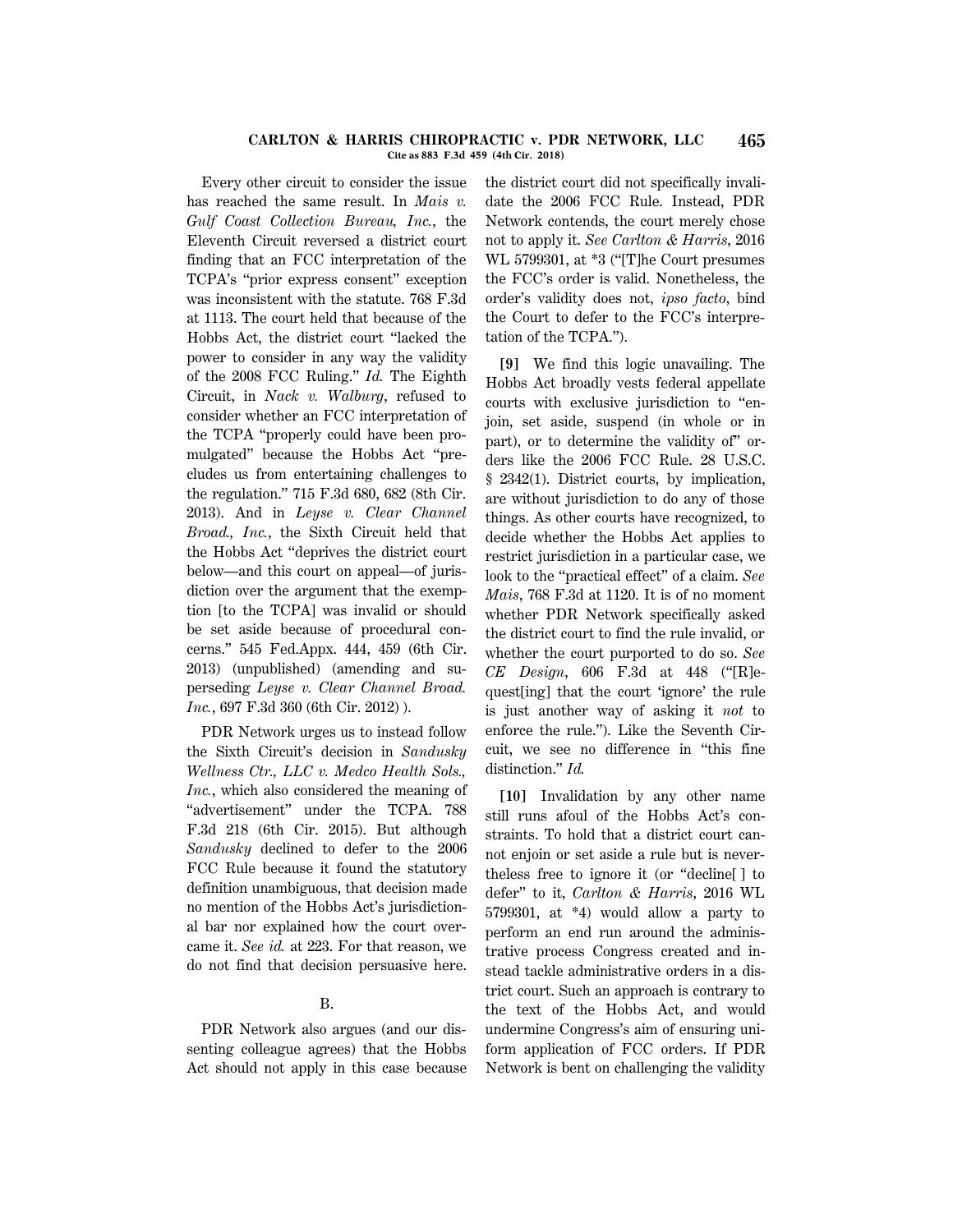or prudence of the FCC rule, it must do so through the specific administrative procedure that the Hobbs Act provides.

For these reasons, we hold that the jurisdictional command of the Hobbs Act requires a district court to apply FCC interpretations of the TCPA. The district court therefore erred by engaging in *Chevron* analysis and ''declin[ing] to defer'' to the FCC rule.

### C.

**[11]** Although the Hobbs Act prevents the district court (and this court on appeal) from questioning the validity of the 2006 FCC Rule, the court can, and must, interpret what it says. *See Cartrette v. Time Warner Cable, Inc.*, 157 F.Supp.3d 448, 452–53 (E.D.N.C. 2016) (''[T]he matters of interpreting and applying the FCC's rulings remain within the province of the court.''). We therefore consider whether the district court erred in determining that the 2006 FCC Rule requires a fax to have some commercial aim to be considered an "advertisement" for purposes of TCPA liability.

**[12]** ''[O]ur interpretation of regulations begins with their text.'' *Gilbert v. Residential Funding LLC*, 678 F.3d 271, 276 (4th Cir. 2012). The 2006 FCC Rule provides, in pertinent part:

[Facsimile] messages that promote goods or services even at no cost, such as free magazine subscriptions, catalogs, or free consultations or seminars, are unsolicited advertisements under the TCPA's definition. In many instances, "free" seminars serve as a pretext to advertise commercial products and services. Similarly, ''free'' publications are often part of an overall marketing campaign to sell property, goods, or services. For instance, while the publication itself may be offered at no cost to the facsimile recipient, the products promoted within the publication are often commercially available. Based on this, it is reasonable to presume that such messages describe the "quality of any property, goods, or services.'' Therefore, facsimile communications regarding such free goods and services, if not purely ''transactional,'' would require the sender to obtain the recipient's permission beforehand, in the absence of an EBR [established business relationship].

The rule also distinguishes messages promoting free goods or services, which are unsolicited advertisements, from communications ''that contain only information, such as industry news articles, legislative updates, or employee benefit information,'' which are not. *Id.*; *see also Sandusky*, 788 F.3d at 223–24.

The district court concluded that even under the 2006 FCC Rule, PDR Network's fax was not an advertisement because the rule includes only faxes with a ''commercial aim.'' *Carlton & Harris*, 2016 WL 5799301, at \*5. The district court attempted to ''harmonize[ ] the FCC interpretation with the plain meaning of the TCPA'' and concluded that a ''blanket ban on any fax that offers a free good or service without any commercial aspect either directly or indirectly obviates the eminently rational purpose to the FCC's guidance and strips essential meaning from the TCPA.'' *Id.* at \*4.

We disagree. There is no need to ''harmonize'' a rule whose meaning is plain. And the district court's interpretation doesn't follow from the rule's plain text. A close reading of the rule reveals a different result. The first sentence of the relevant portion is clear and unambiguous. Setting aside the list of examples (which, set off by the words ''such as,'' is meant to illustrate rather than exhaust), it reads: ''[F]acsimile messages that promote goods or services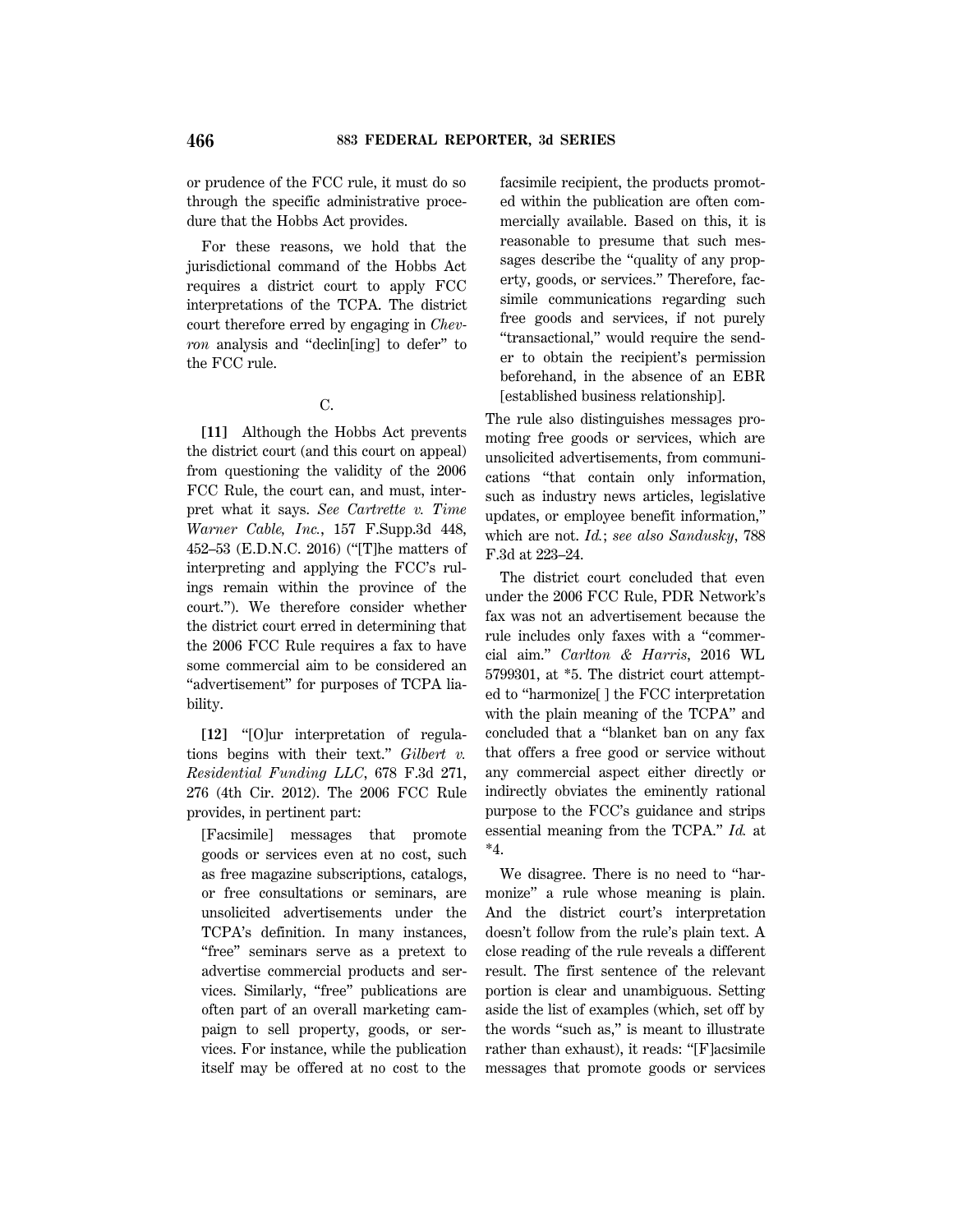#### **CARLTON & HARRIS CHIROPRACTIC v. PDR NETWORK, LLC 467 Cite as 883 F.3d 459 (4th Cir. 2018)**

even at no cost ... are unsolicited advertisements under the TCPA's definition.'' 2006 FCC Rule. The sentences that follow explain the rationale for that straightforward principle. Offers that are purportedly "free" often have commercial strings attached, either as pretext or as part of an overall marketing campaign.**<sup>2</sup>** For this reason, the FCC chose to interpret the term "advertisement" broadly to include any offer of a free good or service.

**[13]** ''The Supreme Court has repeatedly emphasized the importance of the plain meaning rule, stating that if the language of a statute or regulation has a plain and ordinary meaning, courts need look no further and should apply the regulation as it is written.'' *Gilbert*, 678 F.3d at 276 (quoting *Textron, Inc. v. Comm'r*, 336 F.3d 26, 31 (1st Cir. 2003) ). From a natural reading of the text of the regulation, we get this simple rule: faxes that offer free goods and services are advertisements under the TCPA. We need not ''harmonize'' the FCC's rule with the underlying statute, or probe the agency's rationale. Because the plain meaning of the regulation is clear, our interpretive task is complete.

Judge Pierre Leval recently reached a similar conclusion in his concurring opinion in *Physicians Healthsource, Inc. v. Boehringer Ingelheim Pharm., Inc.*, 847 F.3d 92 (2d Cir. 2017). In that case, Boehringer sent an unsolicited fax to physicians inviting them to a free dinner meeting to discuss certain medical disorders. *Id.* at 93. At the time, Boehringer did not sell any drugs that treated those disorders, but was in the process of developing one and had submitted preliminary documents to the FDA for approval. *Id.* at 94.

**2.** Contrary to our colleague's view, we are not here "attempt[ing] to divine the FCC's intent,'' *post* at 473 n.2, but simply paraphrasing the text of the FCC Rule.

The district court dismissed the case, holding that the fax was not an advertisement as a matter of law. *See id.* at 93. While the Second Circuit reversed on the basis of the 2006 FCC Rule, it did so recognizing the difficulty of proving a commercial nexus at the pleading stage, and held that the case should advance to discovery to determine whether the meeting in fact had a commercial purpose. *See id.* at 96–97.

But in his concurrence, Judge Leval explained that by reading the 2006 FCC Rule ''precisely, sentence by sentence, giving each sentence its natural meaning,'' a different interpretation emerged requiring no commercial nexus at all. *See id.* at 100– 01 (Leval, J., concurring). Specifically, ''[b]ecause of the frequency, observed by the [FCC], that messages offering free goods or services in fact mask or precede efforts to sell something, the Commission has adopted a prophylactic presumption that fax messages offering free goods or services *are* advertisements and thus *are* prohibited by § 277.'' *Id.*

**[14]** We find Judge Leval's logic persuasive and agree that his is the natural and logical reading of the 2006 FCC Rule.**<sup>3</sup>** The rule may be overinclusive in that (for example) it may bar an organization from faxing offers for truly free goods and services unconnected to any commercial interest, but prophylactic rules are neither uncommon nor unlawful. *See Friedman v. Heckler*, 765 F.2d 383, 388 (2d Cir. 1985) ("Prophylactic rules ... cannot, and need not, operate with mathematical precision  $\ldots$  The mere fact that a regulation oper-

**<sup>3.</sup>** Our dissenting colleague suggests that we have omitted something from our analysis of *Boehringer*. *See post* at 470 n.1. But we cite the case only to note our agreement with Judge Leval's reading of the FCC Rule.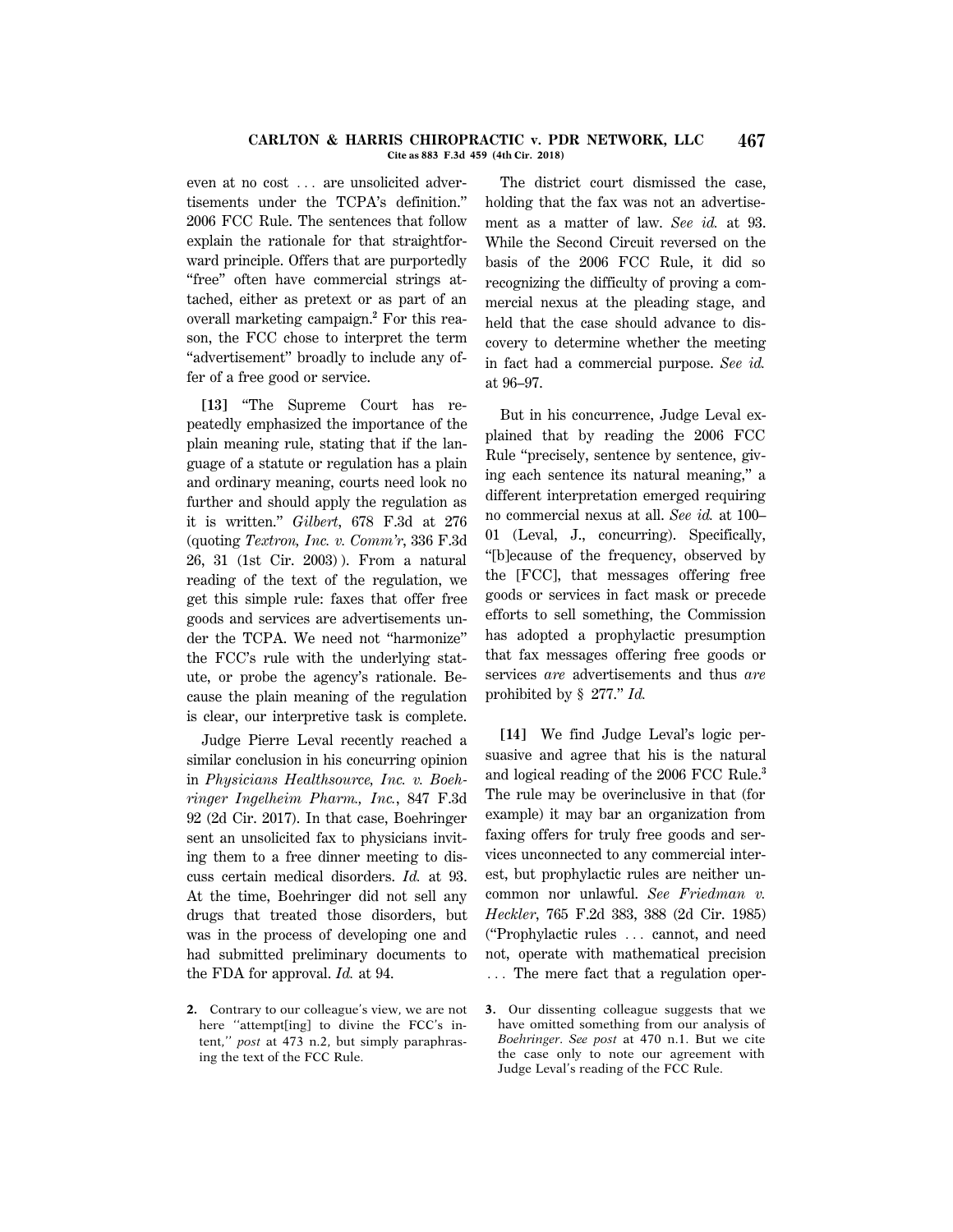ates overbroadly does not render it invalid.'').

In any event, given the increasing obsolescence of fax machines, we suspect there will be few occasions where this rule serves to block an entity wishing to offer truly free goods or services from doing so.**<sup>4</sup>** And although we do not reach the FCC's intent in enacting the rule, its decision to prohibit all unsolicited offers for free goods or services is (in our view) a reasonable one. A per se rule advances the purpose of the underlying statute by protecting consumers from junk faxes. The rule also helps would-be violators avoid inadvertent liability by eliminating the need for a case-by-case determination of whether a fax is indeed a free offer, or merely a pretext for something more.

The district court expressed concern that this interpretation of the 2006 FCC Rule would undermine the text and purpose of the TCPA, which ''seeks to curtail faxes with a commercial nature.'' *Carlton & Harris*, 2016 WL 5799301, at \*4. Relying on the meaning of the words ''commercial'' and ''promote,'' the court reasoned that the rule cannot mean that all faxes offering free goods and services are advertisements, because that would ''read 'commercial' out of the TCPA's definition of 'unsolicited advertisement'—a clear abdication of elementary statutory construction.'' *Id.* The district court is correct that Congress enacted the TCPA to combat an ''explosive growth in unsolicited facsimile advertising, or 'junk fax.'" See H.R. Rep. 102–317. But requiring a fax to propose a specific commercial transaction on its face takes too narrow a view of the concepts of commercial activity and promotion, and ig-

**4.** In his concurrence in *Boehringer*, Judge Leval addressed the concern that his interpretation of the rule would prevent ''charitable, nonprofit entities'' from sending offers for free goods or services. *See* 847 F.3d at 102–03 (Leval, J., concurring). He noted several reanores the reality of many modern business models.

This case illustrates why the FCC may have decided to implement so broad a rule. At this point in the litigation, Carlton & Harris has not taken any discovery, and few details of PDR Network's business model have emerged. We do know that PDR Network receives money from pharmaceutical companies whose drugs are listed in the *Physicians' Desk Reference*. And nothing in the record suggests that PDR Network is a charity that distributes free e-books without hope of financial gain. Although PDR Network does not charge healthcare providers money for its e-book, it's certainly plausible that the amount of money it receives turns on how many copies of the *Physicians' Desk Reference* it distributes. The free distribution of the ebook, then, may not impose a financial cost on healthcare providers, but PDR Network may nevertheless stand to profit when a provider accepts a free copy.

Moreover, giving away products in the hope of future financial gain is a commonplace marketing tactic. PDR Network purports to offer other services to healthcare providers, and it may offer the *Physicians' Desk Reference* for free in the hopes of establishing relationships with healthcare providers that will lead to future sales of other goods or services. All told, we think it entirely plausible that PDR Network distributes the free e-books to further its own economic interests.

Our musings aside, the FCC through its Congressional mandate to administer and implement the TCPA has declined to re-

sons why charities or nonprofits might be exempt from liability under the rule. Because there is nothing in the record to suggest PDR Network is such an entity, we need not and do not decide that question here.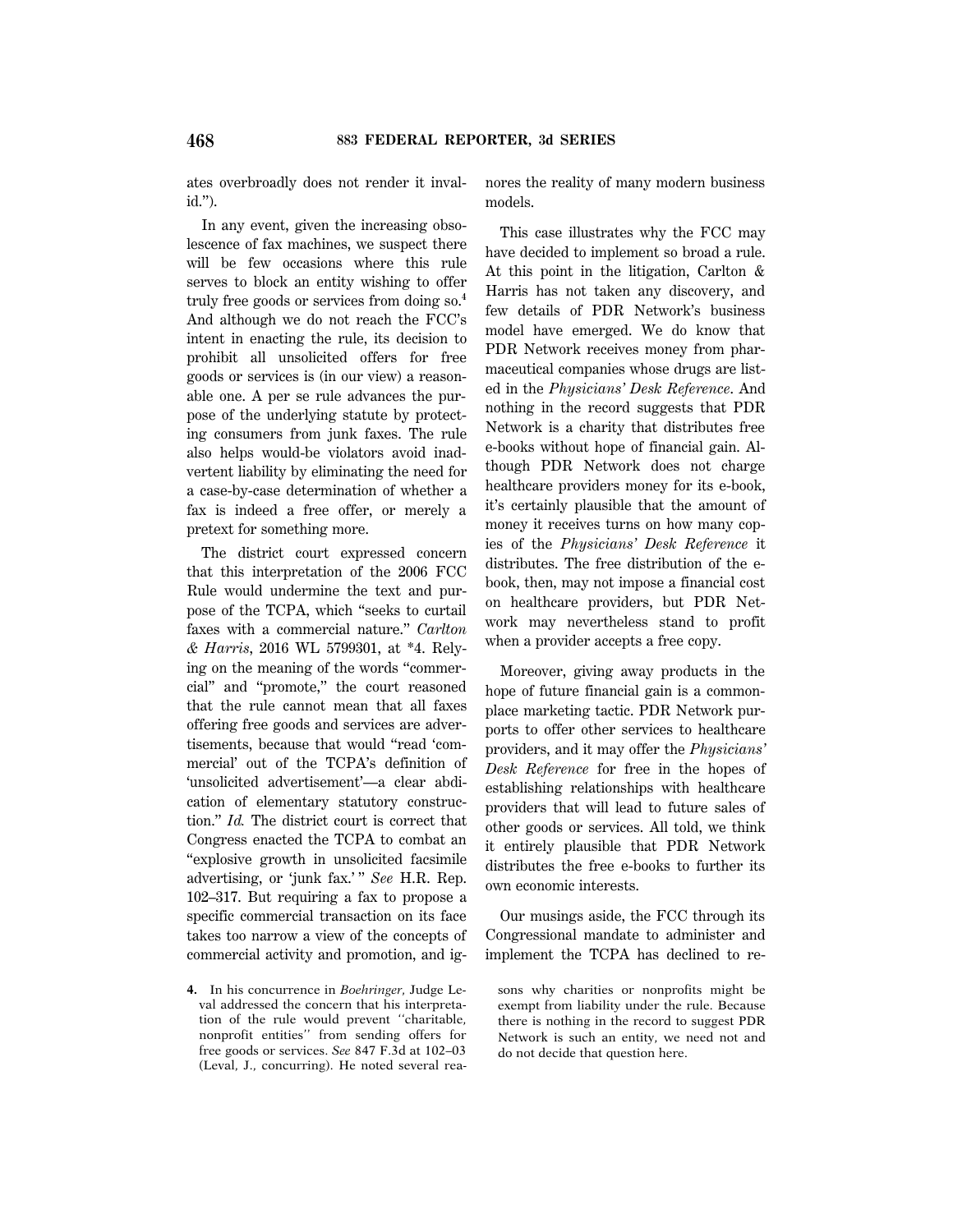#### **CARLTON & HARRIS CHIROPRACTIC v. PDR NETWORK, LLC 469 Cite as 883 F.3d 459 (4th Cir. 2018)**

quire such a fact-based inquiry. PDR Network sent Carlton & Harris a fax that offered a free good, namely, the *Physicians' Desk Reference* e-book.**<sup>5</sup>** Accordingly, the fax was an advertisement under the plain meaning of the 2006 FCC Rule.

# III.

To sum up, this case asks us to determine the meaning of the word ''advertisement.'' In doing so, we do not start with a blank slate. Instead, we must follow the guideposts that Congress has set out. The Hobbs Act tells us where to look for an answer: the 2006 FCC Rule. And that rule, in turn, tells us what ''advertisement'' means.

The Hobbs Act requires a district court to follow FCC interpretations of the TCPA, and under the 2006 FCC Rule, PDR Network's fax offering a free good was indeed an advertisement. PDR Network may think the FCC Rule unwise or unfair, but the district court was ''without jurisdiction to consider [its] wisdom and efficacy.'' *Mais*, 768 F.3d at 1121.

For these reasons, we vacate the district court's judgment and remand the case for further proceedings consistent with this opinion.

## *VACATED AND REMANDED*

### THACKER, Circuit Judge, dissenting:

Because I believe that (1) the district court did not exceed its jurisdiction under the Hobbs Act and (2) the 2006 FCC Rule requires a commercial aim, which is not present here, I respectfully dissent.

**5.** The primary cases on which PDR Network relies involve informational faxes rather than offers of free goods or services. *See Sandusky*, 788 F.3d at 220 (fax containing formulary information for prescription drugs); *Physicians Healthsource, Inc. v. Janssen Pharm.,*

# I.

## *Hobbs Act Jurisdiction*

Carlton & Harris (''Appellant'') argues that the district court exceeded its jurisdiction under the Hobbs Act. Appellant asserts that the Hobbs Act precludes any *Chevron* analysis and requires district courts to simply defer to—or adopt—FCC guidance. *See Chevron, U.S., Inc. v. Nat. Res. Def. Council*, 467 U.S. 837, 842–44, 104 S.Ct. 2778, 81 L.Ed.2d 694 (1984). Therefore, Appellant contends, and the majority agrees, that by engaging in a *Chevron* analysis, the district court inappropriately determined the validity of the 2006 FCC Rule. I disagree. In my view, the district court did not actually determine the validity of the 2006 FCC Rule. Therefore, the district court did not exceed its jurisdiction.

## A.

Under the Hobbs Act, the federal courts of appeals ''ha[ve] exclusive jurisdiction to enjoin, set aside, suspend (in whole or in part), or to determine the validity of  $\ldots$ all final orders of the [FCC].'' 28 U.S.C. § 2342. Accordingly, Congress entrusts district courts with the singular task of interpreting and enforcing FCC guidance when required. The *Chevron* doctrine, which governs judicial review of an agency's construction of a statute, provides a two step tool guiding when a district court must interpret and enforce administrative authority. At step one of the *Chevron* analysis, the court determines whether the statute is ambiguous. *See* 467 U.S. at 842– 43, 104 S.Ct. 2778. If the statute is clear, ''that is the end of the matter'' and the

*Inc.*, No. 12-2132, 2013 WL 486207, at \*1 (D.N.J. Feb. 6, 2013) (fax containing information about reclassification of prescription drug for insurance purposes). The 2006 FCC Rule expressly states that informational faxes are not unsolicited advertisements.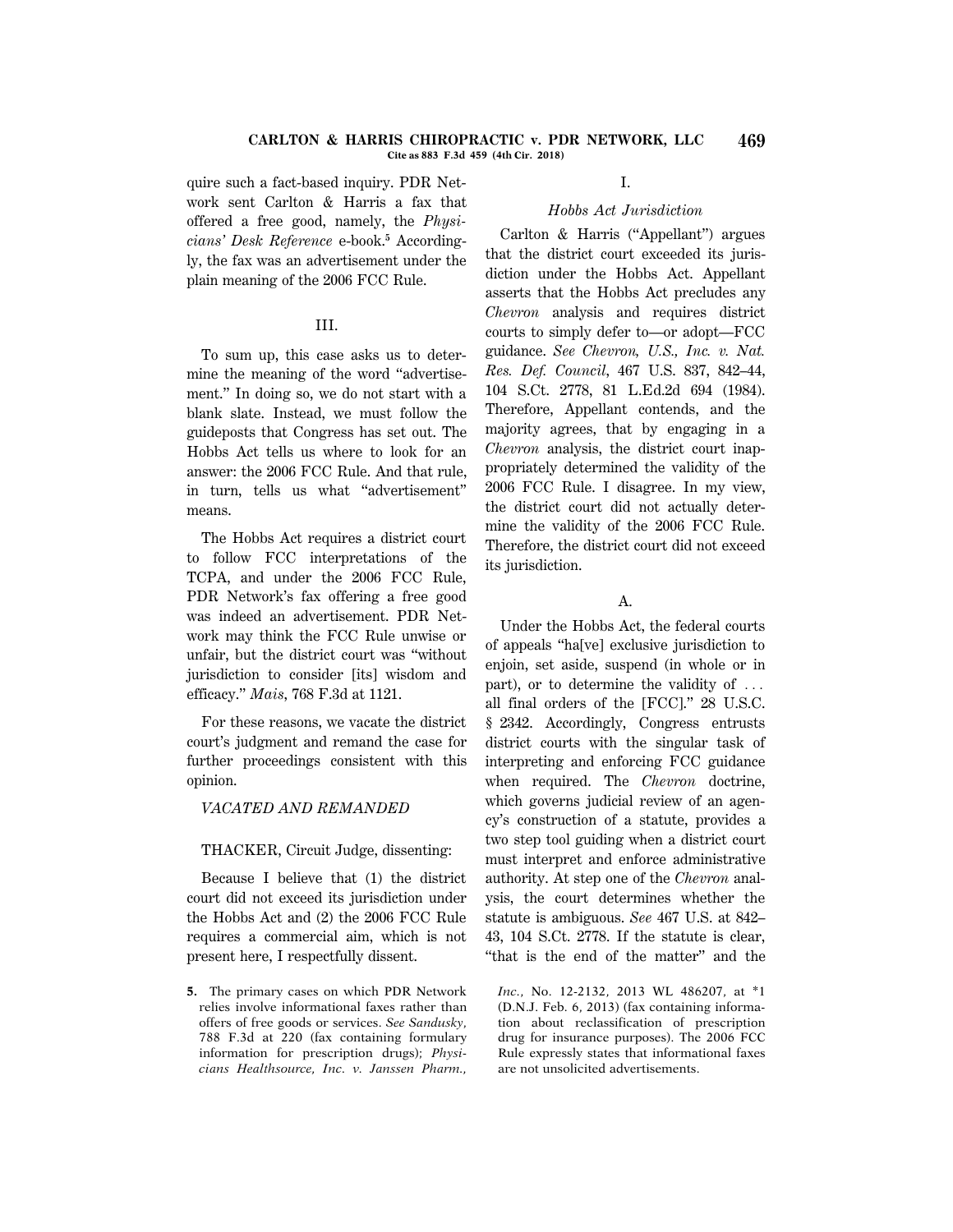court does not defer to the agency construction. *Id.* at 842, 104 S.Ct. 2778. If the statute is ambiguous, the court moves to step two. *See id.* at 843, 104 S.Ct. 2778. At step two, ''the question for the court is whether the agency's answer is based on a permissible construction of the statute.'' *Id.*

The majority concludes that when a court decides that a statute is unambiguous at step one of the *Chevron* analysis and accordingly does not defer to the agency's construction at issue, it necessarily invalidates the agency's construction. Therefore, the majority's reasoning goes, in order to avoid violating the Hobbs Act by deciding the validity of FCC orders, which is the sole purview of the courts of appeal, district courts must simply defer to FCC guidance and cannot engage in any *Chevron* analysis at all. *See ante* at 464 ("We conclude  $\ldots$  that the Hobbs Act  $\ldots$ precluded the district court from even reaching the step-one question [of *Chevron*].'').

I take issue with the majority's conclusion that the failure of the district court to defer to an agency's construction at step one of the *Chevron* analysis invalidates the agency's construction. Invalidation occurs at step one of *Chevron* only if a court finds that that the agency's construction is in conflict with the unambiguous statutory language. *See, e.g.*, *William v. Gonzales*, 499 F.3d 329, 333–34 (4th Cir. 2007) (''[W]e believe it is evident that [the regulation]  $\ldots$  conflicts with the [unambiguous] statute  $\ldots$  Therefore, we conclude that this regulation lacks authority and is invalid.''); *Foxglenn Inv'rs, Ltd. P'ship v. Cisneros*, 35 F.3d 947, 952 (4th Cir. 1994) (declaring invalid a regulation that rendered a section of an unambiguous statute superfluous); *see also Mais v. Gulf Coast Collection* *Bureau, Inc.*, 768 F.3d 1110, 1119 (11th Cir. 2014) (recognizing that the district court invalidated an FCC regulation when it deemed it to be inconsistent with the clear meaning of the TCPA); *Nack v. Walburg*, 715 F.3d 680, 685–86 (8th Cir. 2013) (finding that the argument that an FCC regulation was contrary to the unambiguous language of the TCPA was a facial challenge).

Here, there was no such finding. The district court concluded that the TCPA was unambiguous and therefore did not need to defer to the 2006 FCC Rule. But in reaching that conclusion, the district court did not ''determine the validity of'' the 2006 FCC Rule. 28 U.S.C. § 2342. To the contrary, the court assumed the 2006 FCC Rule was valid and used it to bolster its interpretation of the TCPA. The district court concluded, ''A plain reading of the TCPA and the [2006] FCC [Rule] demonstrates that they intend to curtail the transmission of faxes with a commercial aim.'' J.A. 135. Critically, the district court did not find the language of TCPA and the 2006 FCC Rule to be in conflict, and logically, by virtue of *using and interpreting* the 2006 FCC Rule, the district court could not have invalidated it. Accordingly, it did not exceed the Hobbs Act's jurisdictional bounds.

### B.

The majority points to three cases in support of its jurisdictional analysis: (1) *Nack v. Walburg*, 715 F.3d 680 (8th Cir. 2013); (2) *Leyse v. Clear Channel Broadcasting, Inc.*, 545 Fed.Appx. 444 (6th Cir. 2013); and (3) *Mais v. Gulf Coast Collection Bureau, Inc.*, 768 F.3d 1110 (11th Cir. 2014).**<sup>1</sup>** The majority posits that these

interpret the 2006 FCC Rule and adopts the concurring opinion in that case. *See ante* at 467–68. However, it fails to address a significant omission in *Boehringer*. *See id.*

**<sup>1.</sup>** The majority also uses *Physicians Healthsource, Inc. v. Boehringer Ingelheim Pharmaceuticals, Inc.*, 847 F.3d 92 (2d Cir. 2017), to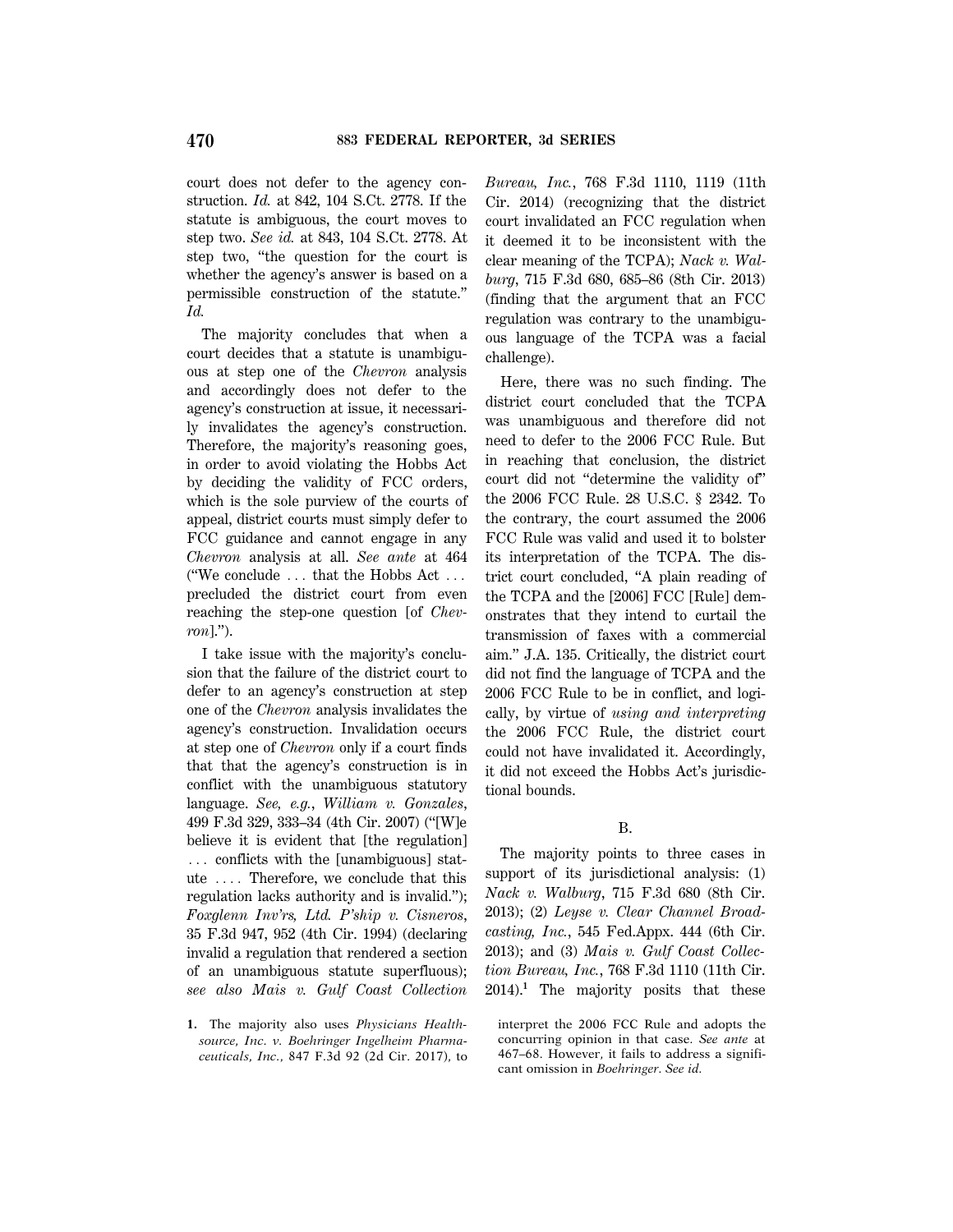#### **CARLTON & HARRIS CHIROPRACTIC v. PDR NETWORK, LLC 471 Cite as 883 F.3d 459 (4th Cir. 2018)**

cases demonstrate that ''[e]very other circuit to consider the [jurisdictional] issue has reached the same result.'' *Ante* at 465. But these cases are inapposite.

In both *Nack* and *Leyse*, the issue presented was a facial challenge to an FCC regulation. In *Nack*, the defendant asserted an affirmative defense that the FCC regulation, as the basis of the plaintiff's action, was contrary to the unambiguous language of the TCPA. *See* 715 F.3d at 685–86. The Eighth Circuit construed this argument as a challenge to the validity of the regulation. *See id.* Accordingly, the district court violated the Hobbs Act by considering it. *See id.* In *Leyse*, the plaintiff argued to the district court that the FCC rule was invalid or should be set aside because of procedural deficiencies in its promulgation. *Leyse*, 545 Fed.Appx. at 458. On appeal, the plaintiff characterized his argument as an as-applied challenge and contended that the lawsuit was not ''a proceeding to enjoin, set aside, annul, or suspend an order of the [FCC], and therefore was not barred by the Hobbs Act.'' *Id.*

As a matter of background, the district court in *Boehringer* interpreted the 2006 FCC Rule to require a commercial aim. *See Physicians Healthsource, Inc. v. Boehringer Ingelheim Pharms., Inc*., No. 3:14-cv-405, 2015 WL 144728, at \*3 (D. Conn. Jan. 12, 2015). It found that this interpretation conformed with the TCPA's prohibition on the unsolicited sending of ''material advertising the commercial availability or quality of any property, goods, or services'' and the FCC's exclusion of ''messages that do not promote a commercial product or service'' from unsolicited advertisements. *Id.* (internal quotation marks omitted). There was no facial challenge to the 2006 FCC Rule, and the district court did not determine that the TCPA and the 2006 FCC Rule were in conflict. The district court further held that Physicians Healthsource failed to plead specific facts to prove a commercial element and therefore dismissed the claim. *See id.* at \*5–\*6.

at 455 (internal quotation marks omitted). The Sixth Circuit determined that the plaintiff's attacks were ''exactly the kind of facial attacks on the validity of FCC orders that the Hobbs Act meant to confine.'' *Id.* at 458. Accordingly, the Sixth Circuit concluded that the Hobbs Act deprived the district court of jurisdiction over the argument that the FCC regulation was invalid. *See id.* at 459.

In contrast, here there is no facial challenge to the 2006 FCC Rule. Appellant did not argue to the district court that the 2006 FCC Rule is contrary to the plain language of the TCPA. It also did not argue that the 2006 FCC Rule should be set aside due to procedural deficiencies. Appellant merely argued for a specific interpretation of the 2006 FCC Rule, and Appellee argued for a different interpretation.

*Mais* is also distinguishable. In *Mais,* the district court refused to afford any deference to the FCC rule because the rule conflicted with the clear meaning of the TCPA. *See Mais*, 768 F.3d at 1115.

I see no difference between the district court's decision in *Boehringer* and the district court's decision here. As in *Boehringer*, the district court here interpreted the 2006 FCC Rule in accordance with the TCPA to require a commercial aim.

On appeal to the Second Circuit, Physicians Healthsource argued in its opening brief that the district court violated the Hobbs Act because it ''refused to apply the plain language of the [2006 FCC R]ule.'' Appellant's Br. at 22, *Physicians Healthsource, Inc. v. Boehringer Ingelheim Pharmaceuticals, Inc.*, No. 15- 288 (2d Cir. Feb. 2, 2015; filed Mar. 27, 2015), ECF No. 27. The Second Circuit did not address this argument and instead addressed the merits, determining that the 2006 FCC Rule required a commercial aim. *See Boehringer*, 847 F.3d at 95–96. The court ultimately vacated and remanded the case for discovery upon concluding that Physicians Healthsource successfully stated a claim for relief. *See id.* at 96–97.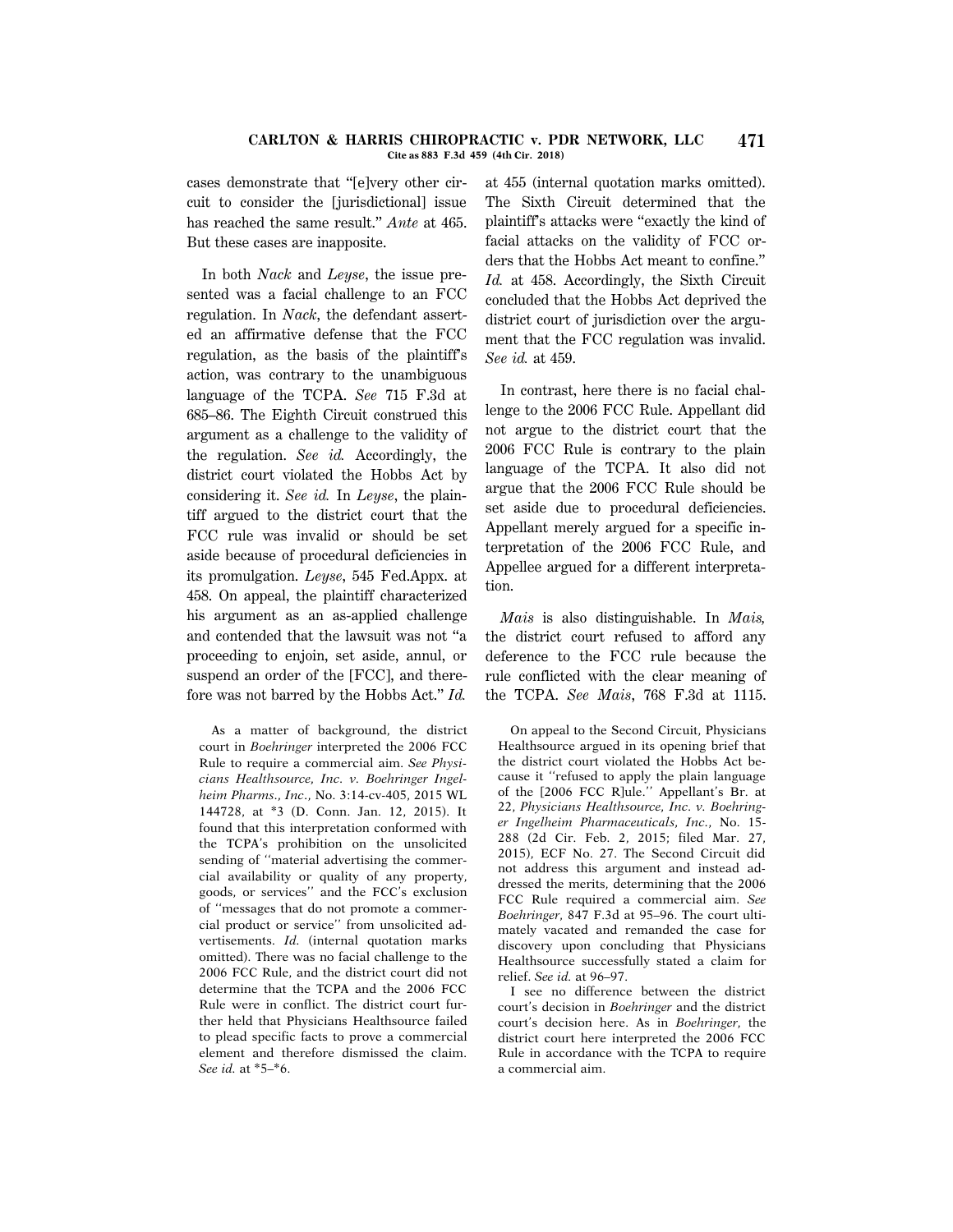The Eleventh Circuit held that ''the district court exceeded its jurisdiction by declaring the  $\ldots$  FCC [r]uling to be inconsistent with the TCPA.'' *Id.* at 1119. The Eleventh Circuit determined that ''[b]y refusing to enforce the FCC's interpretation'' because it was inconsistent with the TCPA, ''the district court exceeded its power.'' *Id.* at 1119. Here, the district court did not find that the TCPA and the 2006 FCC Rule were in conflict. To the contrary, the district court assumed the 2006 FCC Rule was valid and harmonized the rule with its conclusions about the TCPA.

### II.

#### Chevron *Analysis*

I now turn to whether an ''unsolicited advertisement'' under the TCPA must have a commercial aim. In doing so, I apply the familiar *Chevron* framework. *See Chevron, U.S., Inc. v. Nat. Res. Def. Council*, 467 U.S. 837, 842–44, 104 S.Ct. 2778, 81 L.Ed.2d 694 (1984). At step one, I conclude that the TCPA is ambiguous as to whether a fax must have a commercial aim to be an "advertisement." Accordingly, I would defer to the 2006 FCC Rule. At step two, I determine that in order for a fax to be an "advertisement," the 2006 FCC Rule requires that it have a commercial aim. Thus, I would affirm the district court.

### A.

At step one of the *Chevron* analysis, we must determine whether the TCPA's definition of ''unsolicited advertisement'' unambiguously requires faxes to have a commercial aim. Under the TCPA, a person may not "send, to a telephone facsimile machine, an unsolicited advertisement'' unless certain notice requirements are met. 47 U.S.C. § 227(b)(1)(C). The TCPA defines ''unsolicited advertisement'' as ''any material advertising the commercial availability or quality of any property, goods, or services." *Id.* § 227(a)(5). Because (1) "advertis[ing]'' does not definitely implicate a profit seeking motive; and (2) ''commercial'' may or may not modify ''quality,'' I conclude that the TCPA is ambiguous on this point.

When interpreting statutory language, we begin by giving the words of the statute their plain meaning. *See Gilbert v. Residential Funding LLC*, 678 F.3d 271, 276 (4th Cir. 2012). According to the New Oxford American Dictionary, ''advertise'' means to ''describe or draw attention to  $\ldots$  in a public medium in order to promote sales or attendance.'' *Advertise*, New Oxford American Dictionary (3d ed. 2010). But the word is also commonly understood to not necessarily implicate a profit seeking motive. The New Oxford American Dictionary further defines "advertise" as to ''notify (someone) of something'' and to ''make (a quality or fact) known.'' *Id.* Additionally, while the New Oxford American Dictionary defines "commercial" as "making or intended to make a profit,'' the TCPA's definition of ''unsolicited advertisement'' is unclear as to whether ''commercial'' modifies ''quality.'' *Commercial*, New Oxford American Dictionary (3d ed. 2010).

The plain language of the statute suggests two competing interpretations: one that requires a commercial aim and one that does not. It follows that a commercial aim *would not be* required if one accepts the common usage of ''advertise'' and believes ''commercial'' is divorced from ''quality.'' Under this interpretation, a fax that simply points out the quality of a good would qualify as an unsolicited advertisement. But, it also follows that a commercial objective *would be* required if one accepts the ''promote sales or attendance'' definition of ''advertise'' and believes ''com-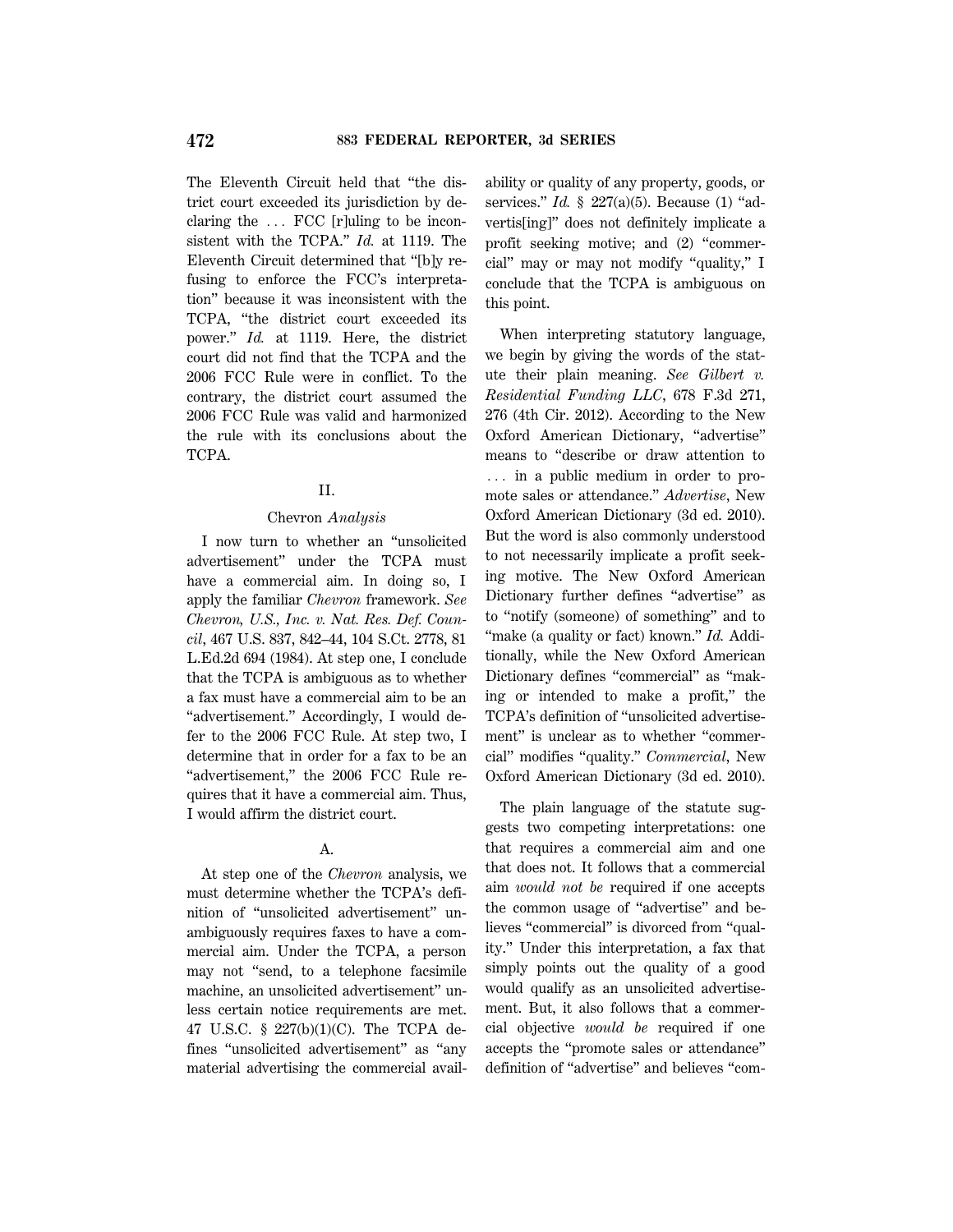#### **CARLTON & HARRIS CHIROPRACTIC v. PDR NETWORK, LLC 473 Cite as 883 F.3d 459 (4th Cir. 2018)**

mercial" modifies "quality." As a result, the TCPA is ambiguous.

### B.

I thus move on to step two of the *Chevron* analysis. At step two, I conclude that the 2006 FCC Rule requires a commercial aim and is entitled to substantial deference because it is a ''permissible'' construction of the TCPA. *Chevron*, 467 U.S. at 843, 104 S.Ct. 2778.

The majority determines that a "natural" and logical reading'' of the 2006 FCC Rule creates a prophylactic rule that all faxes offering free goods and services are ''unsolicited advertisements'' under the TCPA. *Ante* at 468. But in my view, the 2006 FCC Rule makes clear that even faxes that purport to have no commercial aim on their face must nonetheless have a commercial aim in order to be an ''advertisement'' under the TCPA.

The 2006 FCC Rule states:

facsimile messages that promote goods or services even at no cost, such as free magazine subscriptions, catalogs, or free consultations or seminars, are unsolicited advertisements under the TCPA's definition. In many instances "free" publications are often part of an overall marketing campaign to sell property, goods, or services. For instance, while the publication itself may be offered at no cost to the facsimile recipient, the products promoted within the publication are often commercially available. Based on this, it is reasonable to presume that such messages describe the ''quality of any property, goods, or services.'' Therefore, facsimile communications regarding such free goods and ser-

**2.** The majority's interpretation of the 2006 FCC Rule goes beyond the plain meaning of the text. The majority attempts to divine the FCC's intent when it states: ''Offers that are purportedly 'free' often have commercial vices, if not purely ''transactional,'' would require the sender to obtain the recipient's permission beforehand, in the absence of an [established business relationship].

Rules and Regulations Implementing the Tel. Consumer Prot. Act of 1991; Junk Fax Prevention Act of 2005, 71 Fed. Reg. 25,- 967, 25,973 (May 3, 2006).

As noted, in interpreting an agency's construction, we begin with the text.**<sup>2</sup>** *See Gilbert v. Residential Funding LLC*, 678 F.3d 271, 276 (4th Cir. 2012). A plain reading of the 2006 FCC Rule demonstrates that its objective is to prevent faxes with a commercial aim. Its objective is not to prevent faxes that promote free goods or services per se. *See Physicians Healthsource, Inc. v. Boehringer Ingelheim Pharms., Inc.*, 847 F.3d 92, 96 (2d Cir. 2017). The 2006 FCC Rule explains that the ''free'' offering is ''often part of an overall marketing campaign'' and ''the products promoted within the ['free'] publication are often commercially available.'' 71 Fed. Reg. at 25,973. In this way, the 2006 FCC Rule reflects the reality that ''[b]usinesses are always eager to promote their wares and usually do not fund [publications, presentations, goods, or services] for no business purpose.'' *Boehringer*, 847 F.3d at 95.

In order to reach its conclusion, the majority reads the first sentence of the 2006 FCC Rule—''[F]acsimile messages that promote goods or services even at no cost . . . are unsolicited advertisements under the TCPA's definition.''—in isolation. 71 Fed. Reg. at 25,973; *see ante* at 466 (''The first sentence of the relevant portion

strings attached  $\ldots$ . For this reason, the FCC chose to interpret the term 'advertisement' broadly to include any offer of a free good or service.'' *Ante* at 467.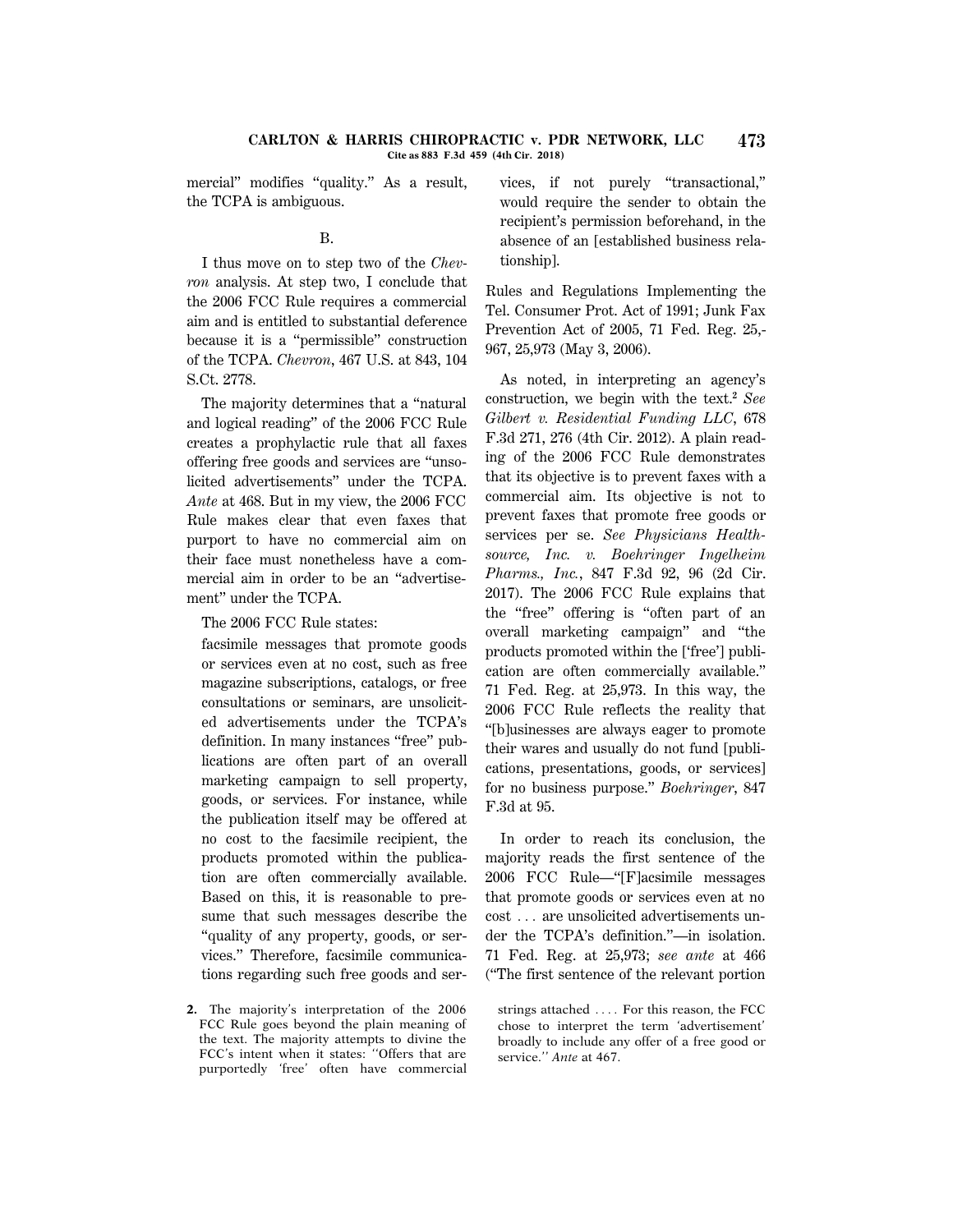is clear and unambiguous.''). To be sure, if read in a vacuum, the first sentence seems to create a prophylactic rule. However, it is informed by the language that follows.

Specifically, the second sentence of the 2006 FCC Rule redefines the subject faxes as those promoting free offerings with a commercial aim. It states, ''In many instances 'free' publications are often part of an overall marketing campaign to sell property, goods, or services.'' 71 Fed. Reg. at 25,973. The 2006 FCC Rule then refers to ''such messages''—redefined as those with a commercial aim—and explains, "[I]t is reasonable to presume that such messages describe the 'quality of any property, goods, or services.' '' *Id.* Reading the 2006 FCC Rule as a whole, taking into account every sentence, reveals that a fax with a free offering must necessarily include a commercial aim to qualify as an ''advertisement'' under the TCPA.

This is a ''permissible'' construction. *Chevron*, 467 U.S. at 843, 104 S.Ct. 2778. ''A construction is permissible if it is reasonable ...." *Cetto v. LaSalle Bank Nat'l Ass'n*, 518 F.3d 263, 275 (4th Cir. 2008). This construction is certainly reasonable because it ''is a logical interpretation and fits into one of two possible interpretations of the statute based on the plain meaning of the text.'' *Id.* at 276. Accordingly, this interpretation must be accepted.

### III.

#### *Pleading Standard*

Having determined that the 2006 FCC Rule requires a commercial aim, I now turn to the relevant pleading standard. Because the TCPA is a remedial statute, it "should be liberally construed and  $\ldots$  interpreted  $\ldots$  in a manner tending to discourage attempted evasions by wrongdoers.'' *Scarborough v. Atl. Coast Line R. Co.*, 178 F.2d 253, 258 (4th Cir. 1949); *see* *Gager v. Dell Fin. Servs*.*, LLC*, 727 F.3d 265, 271 (3d Cir. 2013) (''The TCPA is a remedial statute that was passed to protect consumers  $\ldots$ "). "[R]equiring plaintiffs to plead specific facts'' showing a commercial aim ''would impede the purposes of the TCPA'' because plaintiffs will likely face difficulty in discerning whether a fax has a commercial aim. *See Boehringer*, 847 F.3d at 96. Indeed, the 2006 FCC Rule recognizes this fact by highlighting that ''in many instances 'free' publications are often part of an overall marketing campaign to sell property, goods, or services.'' 71 Fed. Reg. at 25,973.

Accordingly, the burden at the pleading stage is minimal. "[W]here it is alleged that a firm sent an unsolicited fax promoting a free [publication containing products or services] that relate[ ] to the firm's [business], there is a plausible conclusion that the fax had the commercial purpose of promoting those products or services.'' *Boehringer*, 847 F.3d at 95. A plaintiff satisfies its burden at the pleading stage where facts are alleged that the publication's contents relate to the defendant's business. *See id.* at 96 (''There must be a commercial nexus to a firm's business, i.e., its property, products, or services; that, in our view, is satisfied at the pleading stage where facts are alleged that the subject of the free seminar relates to that business.''). If the plaintiff meets this minimal burden, the defendant may rebut the inference, but only after discovery.

Here, Appellant has not met even this minimal burden. Appellant merely states in its complaint: ''Each of the [Appellees] benefit or profit from the sale of the  $\ldots$ [eBook].'' J.A. 11 ¶ 12. This statement is contradicted by the fax itself, which demonstrates that the eBook is not offered for sale. *See id.* at 23 (''FREE 2014 *Physicians' Desk Reference* eBook—Reserve Now''). Appellant does not even hint that the contents of the eBook relate to Appel